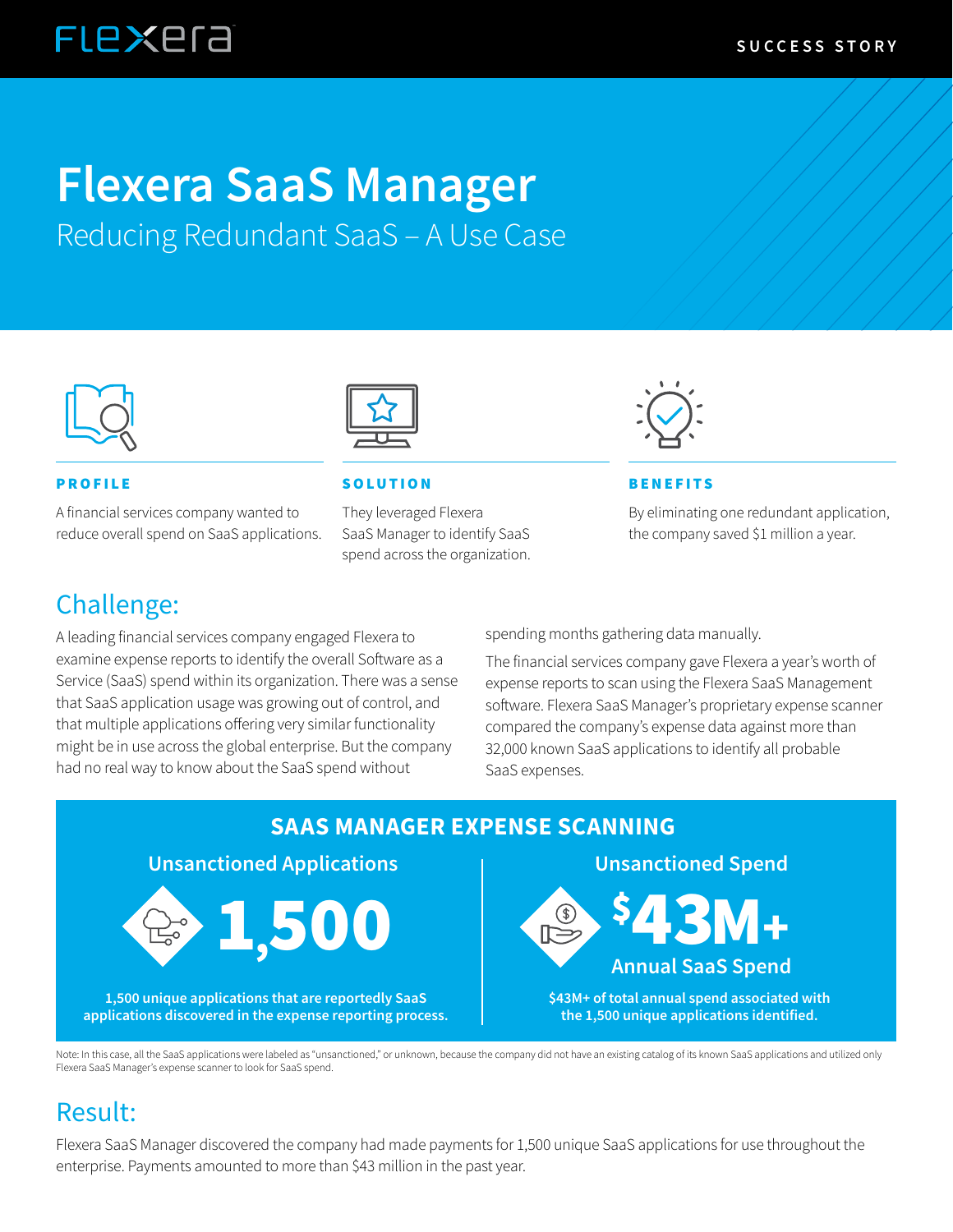#### **Identifying SaaS Redundancies**

Now that the company was aware of the whopping \$43 million spend on SaaS applications, the team was eager to identify what redundant applications were being used to perform the same basic functions.

Flexera SaaS Manager automatically sorted each of the 1,500 applications into SaaS categories to identify overlaps. For example, Workday® fits in the category of Human Capital Management (HCM); Slack goes in the Communications and Messaging category; Tableau® is in the Data Visualization category, and so on.

Applications that fit into the same category but have functionality and capability nuances may be redundant. For instance, Box™ is in the same SaaS category of file sharing applications and is a direct competitor of Dropbox™ and Sharefile®, so it would be reasonable to believe these applications could be providing redundant capabilities. The next step was to determine if one of the applications can do the job and the others can be eliminated.

Flexera SaaS Manager identified 59 redundancies among the 1,500 applications, representing \$14 million, or 32 percent, of the company's total SaaS spend.

#### **APPLICATION REDUNDANCIES**

**Total Unique Applications:** 1,500 **Redundant Applications Found:** 59

**% OF REDUNDANT**  % OF<br>REDUNDANT<br>APPLICATIONS

**TOTAL REDUNDANT APPLICATION SPEND**

**% OF REDUNDANT APP SPEND** 





**APP SPEND<br>
ON TOTAL** 

#### **What's Next?**

It turned out that among the 59 redundancies, the company had three HCM applications: Workday®, PeopleFluent® and SAP SuccessFactors®. The total annual cost for the three applications was \$4 million, which amounted to nine percent of the company's total SaaS spend. The three applications do many of the same things, making them potentially redundant, but each has unique functionalities. The company decided to take a closer look to determine if one or two of the applications could be eliminated.

Workday is the financial services company's standard "source of truth" within the organization. The closest industry alternative\* for Workday®, as determined by peer-to-peer reviews, is SAP SuccessFactors®. For SAP SuccessFactors® and PeopleFluent®, Workday® is the closest industry alternative. Comparing the features and capabilities of the applications led the company to determine that Workday® was its strongest application, and PeopleFluent did not provide enough unique functionality, nor was it the best alternative to the other two applications.

| <b>APPLICATION</b>     | <b>YTD SPEND</b> |  |
|------------------------|------------------|--|
| <b>SLACK</b>           | \$2,000,000      |  |
| WORKDAY                | \$2,000,000      |  |
| <b>SHAREFILE</b>       | \$1,500,000      |  |
| <b>BOX</b>             | \$1,000,000      |  |
| <b>PEOPLEFLUENT</b>    | \$1,000,000      |  |
| <b>TABLEAU ONLINE</b>  | \$950,000        |  |
| <b>SUCCESS FACTORS</b> | \$700,000        |  |

#### **Eliminating Just One Redundancy = \$1 Million Savings**

The financial services company decided to remove PeopleFluent from its SaaS applications catalog. Eliminating that one HCM application saved \$1 million a year in SaaS spend, and reduced the overall SaaS spend by two percent.

*\*Closest alternative determined by peer-to peer software reviews listed in "References"*